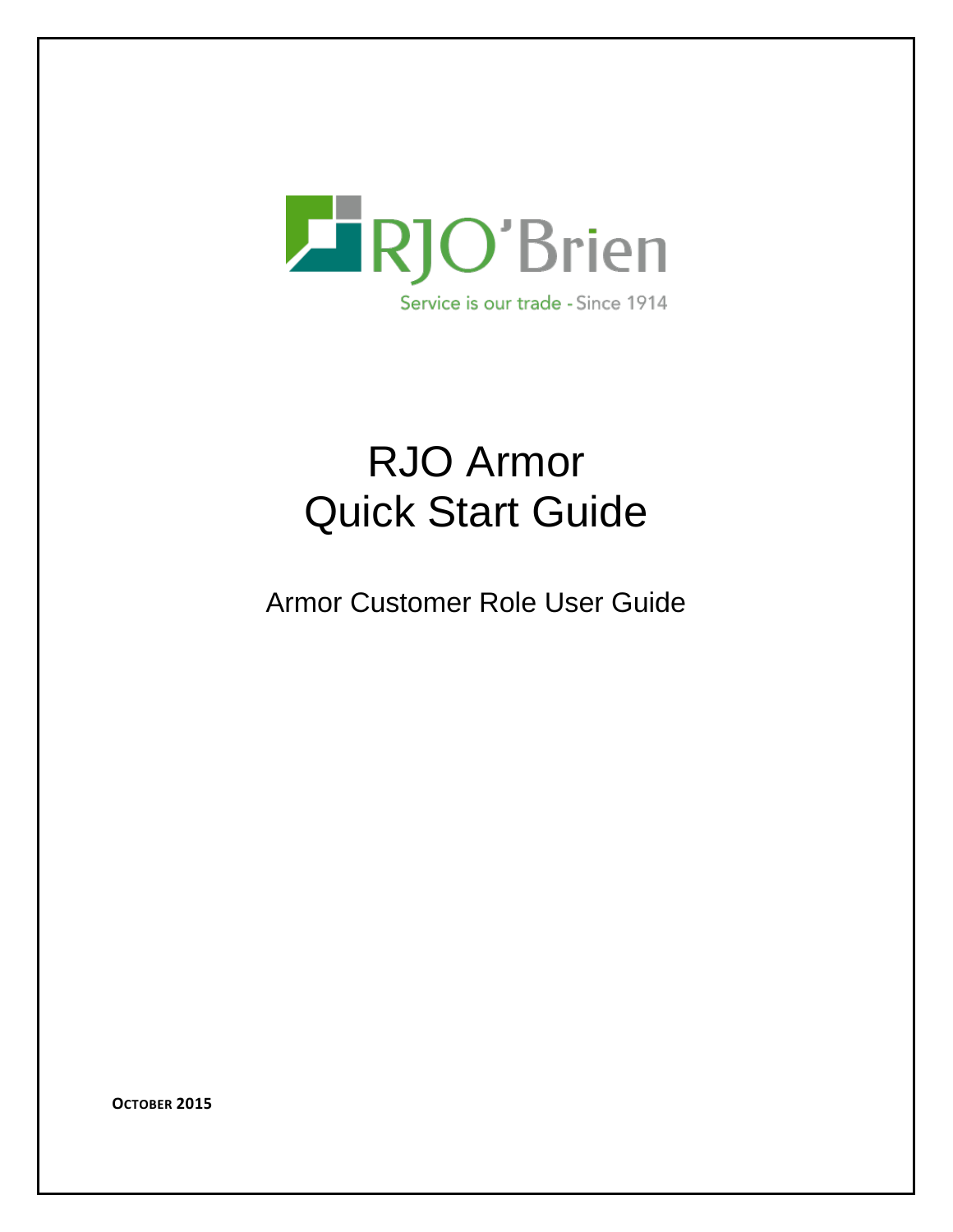

## **Contents**

<span id="page-1-0"></span>

| $V - FAQ$ |
|-----------|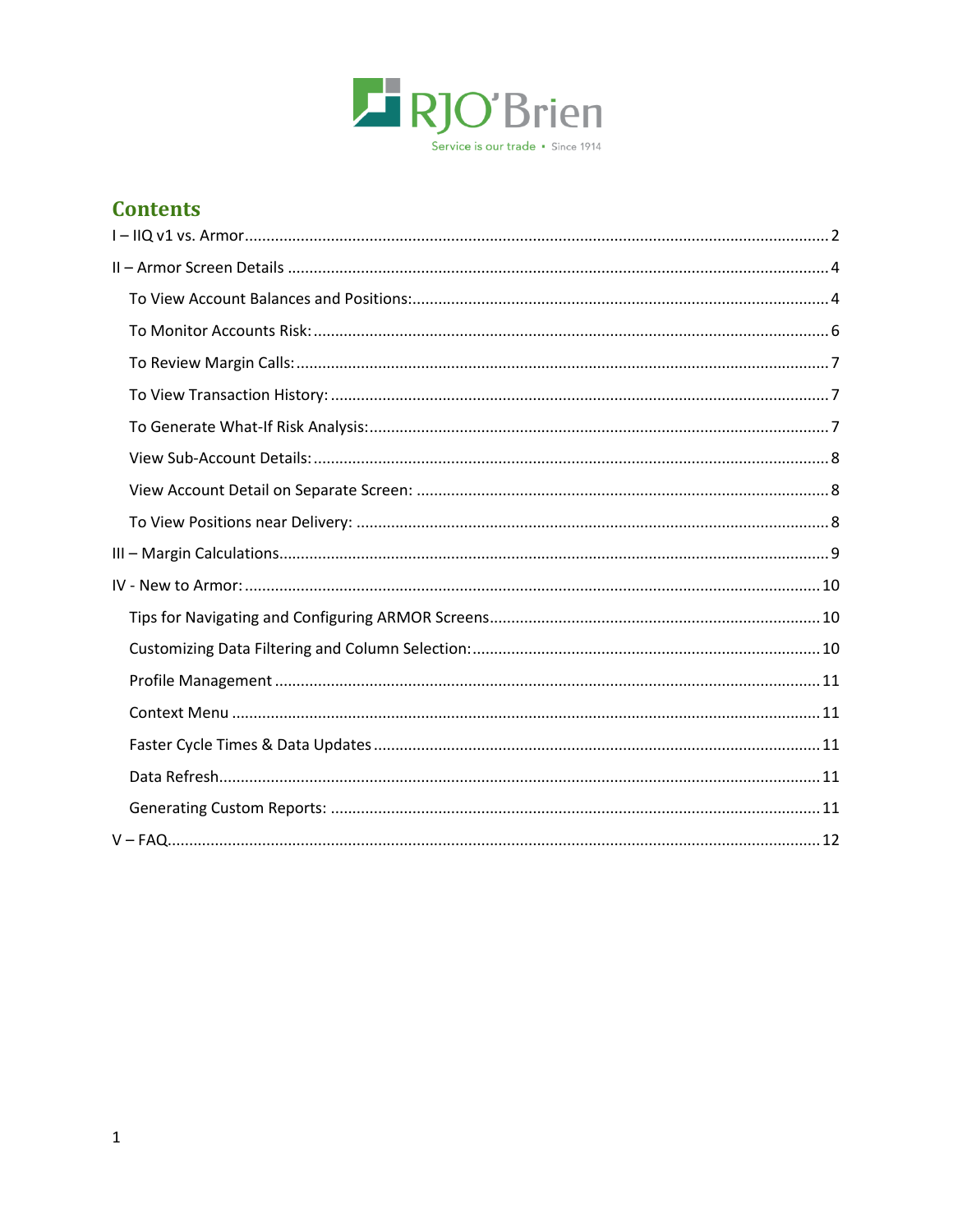

## **I – IIQ v1 vs. Armor**

The following is intended to assist users of the legacy V1. Online Inquiry (IIQ) system to transition into the new RJO Armor risk management system. Below you will find a quick guide of the various IIQ screens and their corresponding Armor counterparts. Additional details on the Armor counterparts are available in section II of this document.

| <b>V1 IIQ</b>                  | <b>RJO Armor</b>                                                                                                                                                                                                                                                                                                                                                                                                                                                                                                       |
|--------------------------------|------------------------------------------------------------------------------------------------------------------------------------------------------------------------------------------------------------------------------------------------------------------------------------------------------------------------------------------------------------------------------------------------------------------------------------------------------------------------------------------------------------------------|
| <b>POSITIONS</b><br>(ON BOOKS) | The ACCOUNT SNAPSHOT screen is accessible from the portal under the VIEW ACCOUNT<br><b>INFORMATION</b> search field to display a real-time snapshot of an accounts futures and<br>options positions. For more detailed information, the POSITION DETAILS is accessible via<br>the ACCOUNT DETAILS screen as well as the RIGHT CLICK CONTEXT MENU ON ANY GRID<br>VIEWS. To view On Books positions only, uncheck the Real-time option in the bottom<br>right hand corner of this screen to view only cleared positions. |
| <b>POSITIONS</b>               | The ACCOUNT SNAPSHOT screen is accessible from the portal under THE VIEW ACCOUNT                                                                                                                                                                                                                                                                                                                                                                                                                                       |
| (REAL TIME)                    | <b>INFORMATION</b> search field to display a real-time snapshot of an accounts futures and<br>options positions. For more detailed information, POSITION DETAILS (REAL-TIME) is<br>accessible via the Account Details screen as well as the RIGHT CLICK CONTEXT MENU ON<br>ANY GRID VIEWS. Real-time positions are default to the Position Details screen which<br>will utilize both execution and clearing feeds.                                                                                                     |
| <b>BALANCES</b>                | The ACCOUNT SNAPSHOT screen is accessible from the portal under the VIEW ACCOUNT                                                                                                                                                                                                                                                                                                                                                                                                                                       |
|                                | <b>INFORMATION</b> search field to display account balances in USD. For more detailed<br>information, BALANCE DETAILS is accessible via the Account DETAILS screen as well as<br>the RIGHT CLICK CONTEXT MENU ON ANY GRID VIEWS.                                                                                                                                                                                                                                                                                       |
| <b>RISK ANALYZER</b>           | The RISK ANALYZER has its own dedicated RISK ANALYZER tab and is also accessible                                                                                                                                                                                                                                                                                                                                                                                                                                       |
|                                | through the Account DETAILS screen, and the RIGHT CLICK CONTEXT MENU ON ANY GRID<br>VIEWS.                                                                                                                                                                                                                                                                                                                                                                                                                             |
| <b>RISK SUMMARY</b>            | RISK SUMMARY has its own dedicated tab to provide easy access to a single line view of<br>active accounts' intraday risk.                                                                                                                                                                                                                                                                                                                                                                                              |
| <b>UPCOMING</b>                | The DELIVERIES tab is accessible in its own screen and displays physically delivered                                                                                                                                                                                                                                                                                                                                                                                                                                   |
| <b>DELIVERIES</b>              | contracts.                                                                                                                                                                                                                                                                                                                                                                                                                                                                                                             |
| TODAY'S                        | TRANSACTIONS is broken down into two tabs. Top Day will allow users to search at the                                                                                                                                                                                                                                                                                                                                                                                                                                   |
| <b>TRANSACTIONS</b>            | office, sales code, and account level for today's transactions for both trade and cash                                                                                                                                                                                                                                                                                                                                                                                                                                 |
|                                | transactions. Top DAY TRANSACTIONS is also available via the RIGHT CLICK CONTEXT MENU                                                                                                                                                                                                                                                                                                                                                                                                                                  |
|                                | ON ANY GRID VIEWS under SHOW ACCOUNT COMBINED data as well as an available tab in                                                                                                                                                                                                                                                                                                                                                                                                                                      |
|                                | <b>ACCOUNT DETAILS.</b>                                                                                                                                                                                                                                                                                                                                                                                                                                                                                                |
| <b>TRANSACTION</b>             | TRANSACTIONS is broken down into two tabs. History will allow users to search at the                                                                                                                                                                                                                                                                                                                                                                                                                                   |
| <b>HISTORY</b>                 | office, sales code, and account level for a specified date range for both trade and cash<br>transactions.                                                                                                                                                                                                                                                                                                                                                                                                              |
| <b>MARGIN</b>                  | MARGIN REQUIREMENTS is accessible via the ACCOUNT DETAILS screen to view a                                                                                                                                                                                                                                                                                                                                                                                                                                             |
| REQUIREMENTS                   | breakdown of margin requirements by open positions.                                                                                                                                                                                                                                                                                                                                                                                                                                                                    |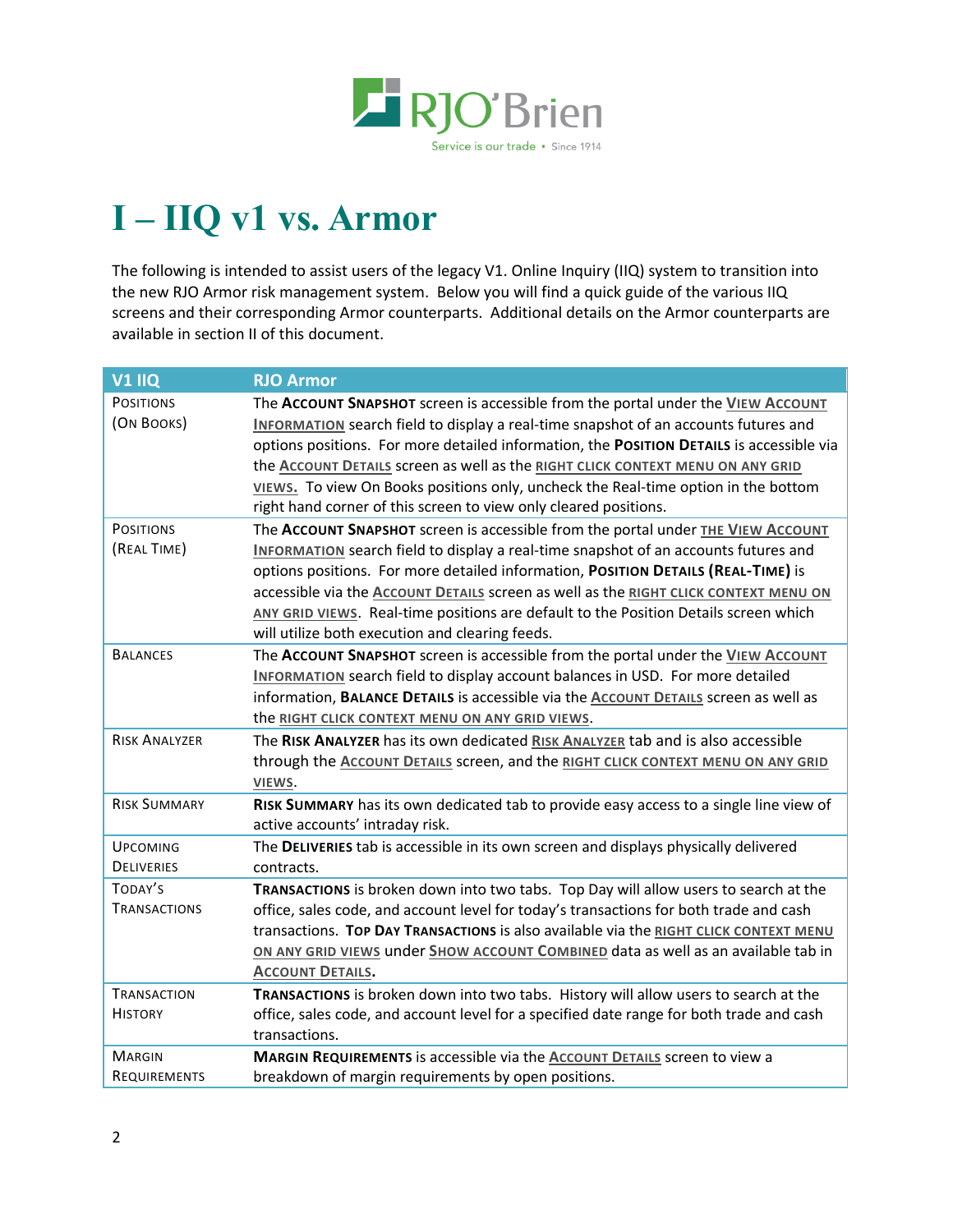

<span id="page-3-0"></span>

| <b>ACCOUNT INFO</b>   | ACCOUNT INFO is accessible via the ACCOUNT INFO tab, ACCOUNT DETAILS screen, the<br>RIGHT CLICK CONTEXT MENU ON ANY GRID VIEWS TO display general information about<br>the account and broker.                              |
|-----------------------|-----------------------------------------------------------------------------------------------------------------------------------------------------------------------------------------------------------------------------|
| <b>DOWNLOADS</b>      | <b>EXPORT to CSV</b> is available on any grid views to download customized reports<br>depending on the user's filtered view.                                                                                                |
| PRINT                 | While no print option is available, all grid views are accessible to EXPORT to CSV and can<br>be printed from this downloaded file.                                                                                         |
| <b>MARGIN GUIDE</b>   | <b>RISK ANALYZER</b> will allow users to create blank profiles to add positions for determining<br>margin requirements. A Margin Guide is also available on the RJO website homepage<br>under the Quote & Charts tool menu. |
| <b>EXCHANGE RATES</b> | BALANCE DETAILS will display FX rates on an account in the currency breakdown tab (if<br>applicable).                                                                                                                       |
| <b>IIQ MANUAL</b>     | An intuitive HELP GUIDE is available in the upper right hand corner of every Armor<br>screen.                                                                                                                               |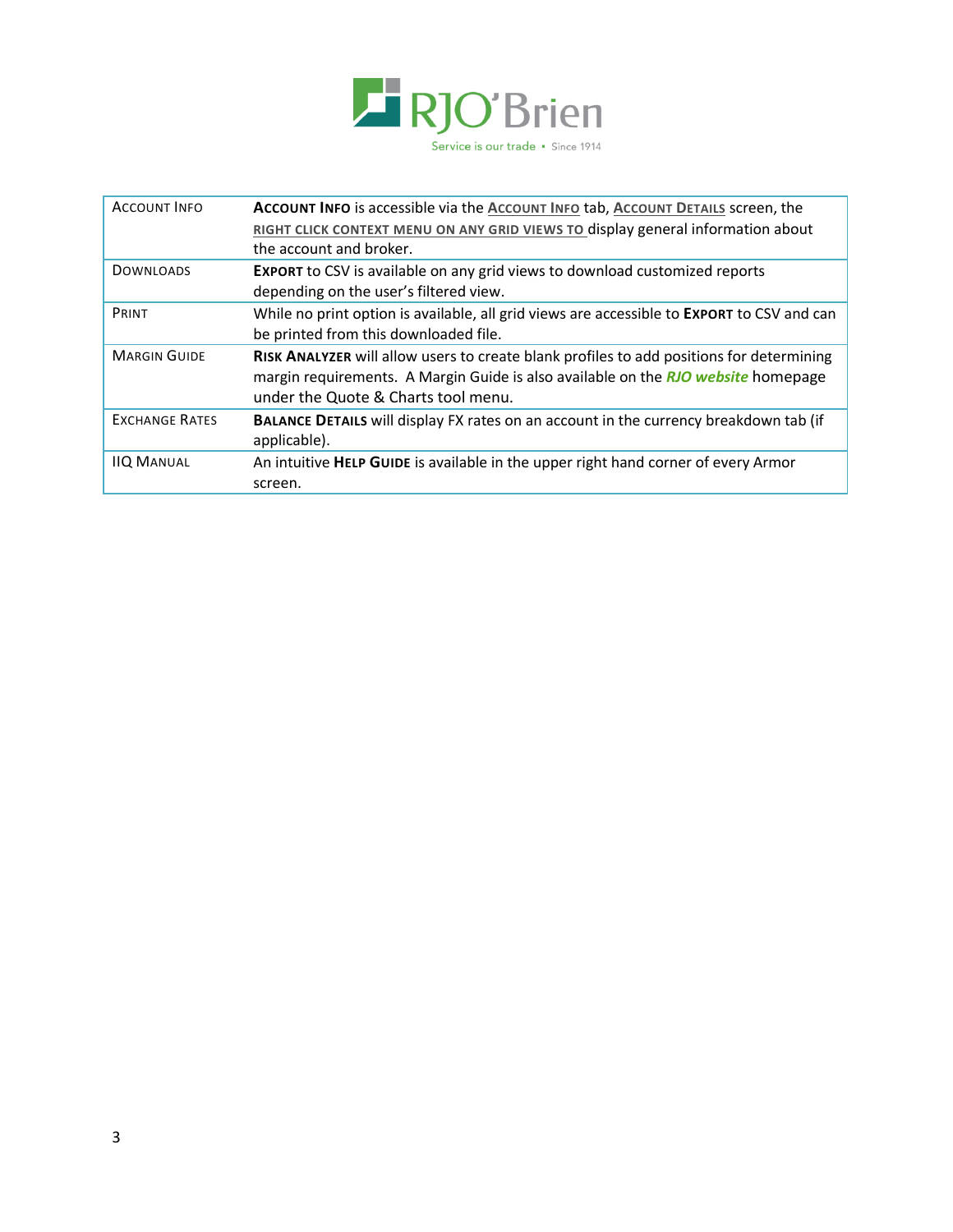

## **II – Armor Screen Details**

Here you will find an outline of the various Armor functions and details of their features.

## <span id="page-4-0"></span>**To View Account Balances and Positions:**

### **For Quick Access to Balances and Positions:**

Use the Account Summary screen which will provide a real-time snapshot of an account balances and positions. This page is designed to give users quick access to a selected account without having to apply any searches or filters.

|                               | SEARCH ACCOUNT:                | webted               |                    | <b>SEARCH</b> | web          | test       |                      | <b>SEARCH</b>                              |                   | Select                  | <b>dAccount: T-WEB-TEST1, WEBTEST</b> |                 |                       |             |                     |                     |                            |                   |            |                                                                                                 |
|-------------------------------|--------------------------------|----------------------|--------------------|---------------|--------------|------------|----------------------|--------------------------------------------|-------------------|-------------------------|---------------------------------------|-----------------|-----------------------|-------------|---------------------|---------------------|----------------------------|-------------------|------------|-------------------------------------------------------------------------------------------------|
|                               |                                | <b>WEBTEST-20000</b> |                    |               |              |            |                      |                                            |                   |                         |                                       |                 |                       |             |                     | <b>ACCOUNT INFO</b> |                            |                   |            |                                                                                                 |
|                               | <b>CALL AGE: 14/TOTA</b>       | WEBTEST-20001        |                    |               |              |            |                      |                                            |                   |                         | <b>Account Number: WEBTEST1</b>       |                 |                       |             |                     |                     |                            |                   |            |                                                                                                 |
|                               |                                | WEBTEST-20002        |                    |               |              |            | <b>CURRENT VALUE</b> |                                            | пú<br><b>COLE</b> |                         | <b>ACCOUNT NAME</b>                   |                 | WEBTEST               |             |                     |                     | <b>ACCOUNT CLASS</b>       |                   | R          |                                                                                                 |
|                               | Account Balance:               | <b>WEBTEST-20005</b> |                    |               | 0.74         |            |                      | 107,880.74                                 | 0.00              |                         | <b>ADDRESS</b>                        |                 | WEB TEST ACCOUNT ONE  |             |                     |                     | <b>ACCOUNT SURCLASS</b>    |                   | с          |                                                                                                 |
|                               | F2 Account Balance:            | WEBTEST-20007        |                    |               | 0.00         |            |                      | 0.00                                       | 0.00              |                         |                                       |                 | ATTN JANE O           |             |                     |                     | <b>RELATED MASTER CODE</b> |                   |            |                                                                                                 |
|                               | Realized Profit Loss pl        | WEBTEST-TEST1        |                    |               | 0.00         |            |                      | 0.00                                       | 0.00              |                         |                                       |                 | 222 S RIVERSIDE PLAZA |             |                     |                     | <b>BASE CURRENCY</b>       |                   | <b>USD</b> |                                                                                                 |
|                               | Cash Adjustments:              |                      |                    |               | 0.00         |            |                      | 0.00                                       | 0.00              |                         |                                       |                 | CHICAGO IL 60505      |             |                     |                     | <b>STATE CODE</b>          |                   | п.         |                                                                                                 |
|                               | Coen Trade Equity:             |                      |                    |               | $-7,760.00$  |            |                      | $-0.957.50$                                | $-2,197.50$       |                         |                                       |                 |                       |             |                     | ZIP CODE            |                            |                   | 60606      |                                                                                                 |
| Total Equity:                 |                                |                      |                    |               | 100.120.74   |            |                      | $-2.197.50$<br>97, 923, 24                 |                   |                         |                                       |                 |                       |             |                     |                     | <b>COUNTRY CODE</b>        |                   | US.        |                                                                                                 |
| Net Option Value:             |                                |                      |                    |               | $-2,173,75$  |            |                      | $-2,790.49$                                | $-616.74$         |                         |                                       |                 |                       |             |                     |                     | <b>BUSINESS TYPE</b>       |                   |            |                                                                                                 |
| Net Collateral Value:         |                                |                      |                    |               | 0.00         |            |                      | 0.00                                       | 0.00              |                         |                                       |                 |                       |             |                     |                     |                            |                   |            |                                                                                                 |
| <b>Net Liquidating Value:</b> |                                |                      |                    |               | 97,946.99    |            |                      | 95,132.75                                  | -2.814.24         |                         |                                       |                 |                       |             |                     |                     | <b>OMNIBUS CODE</b>        |                   |            |                                                                                                 |
|                               | Initial Margin Requirement     |                      |                    |               | 156,268.75   |            |                      | 136,688.49                                 | $-19,580.26$      |                         |                                       |                 |                       |             |                     |                     | <b>SALES CODE</b>          |                   | 01         |                                                                                                 |
|                               | Maintenance Margin Requirement |                      |                    |               | 142,260.75   |            |                      | 124,515.49<br>$-17.745.26$<br>$-38.765.25$ |                   |                         |                                       |                 |                       |             |                     |                     | <b>SALE SMAN</b>           |                   |            | OBERMOELLER-JANE                                                                                |
|                               | Margin Excess / Deficit:       |                      |                    |               | $-56.148.01$ |            |                      |                                            | 17,382.76         |                         | <b>OPEN DATE</b>                      |                 | 09/19/2012            |             |                     |                     | <b>LAST ACTIVITY DATE</b>  |                   | 09/22/2015 |                                                                                                 |
|                               |                                |                      |                    |               |              |            |                      | Day P&L:                                   | $-2.814.24$       |                         |                                       |                 |                       |             |                     |                     |                            |                   |            | <b>AN ARRAIGNMENT OF THE PROVINCIAL CONTACT PROVIDING TO A STATE OF A STATE OF A STATE OF A</b> |
|                               |                                |                      |                    |               |              |            |                      |                                            |                   | <b>POSITION DETAILS</b> |                                       |                 |                       |             |                     |                     |                            |                   |            |                                                                                                 |
|                               | Futures & Options              |                      |                    |               |              |            |                      |                                            |                   |                         |                                       |                 |                       |             |                     |                     |                            |                   |            | <b>V REALTIME</b>                                                                               |
|                               | <b>EXCH</b>                    | cc                   | <b>DESCRIPTION</b> |               | CCY          | <b>NET</b> | <b>TD BUY</b>        | <b>TD SELL</b>                             | <b>AVG PRICE</b>  |                         | <b>LAST PRICE</b>                     |                 | <b>PRICE DATE</b>     |             | <b>REAL P&amp;L</b> |                     | <b>NOV</b>                 | OTE               |            | <b>DAY P&amp;L</b>                                                                              |
| b.                            | CBOT                           | c.                   | DEC 15 CORN        |               | <b>USD</b>   | 5          | $\Omega$             | $\circ$                                    |                   | 3.81                    |                                       |                 | 3.81 09:44:15 AM (Q)  |             |                     | 0.00                |                            | 0.00              | 0.00       | 62.50                                                                                           |
| $\overline{a}$                | CBOT                           | $\mathbb{C}$         | MAR 16 CORN        |               | <b>USD</b>   | $-5$       | $\Omega$             | $\circ$                                    |                   | 3.9225                  |                                       |                 | 3.92 09:44:01 AM (Q)  |             |                     | 0.00                |                            | 0.00              | 62.50      | $-62.50$                                                                                        |
|                               | B/S                            | <b>PERIOD</b>        | <b>CONTRACT</b>    |               | CCY          |            | <b>P/C</b>           | <b>STRIKE</b>                              |                   | <b>QTY SHRT</b>         |                                       | <b>QTY LONG</b> |                       | <b>TYPE</b> |                     | <b>TRADE PRICE</b>  |                            | <b>TRADE DATE</b> |            | <b>TAS FLAG</b>                                                                                 |
|                               |                                | 201603               | CORN               |               |              | <b>USD</b> |                      |                                            |                   |                         | 5                                     |                 | $0$ $P$               |             |                     |                     |                            | 3.9225 2015/09/22 |            |                                                                                                 |
|                               |                                |                      |                    |               |              |            |                      |                                            |                   |                         |                                       |                 |                       |             |                     |                     |                            |                   |            |                                                                                                 |



This page is the default screen for clients on RJO Armor and can be access from all entrance points to the system. Users with more than one account can change account through an intuitive search by account name and/or number field is available.

Select account info is also available on this tab. For more detailed account info, please refer to the Account Info tab. Please note balances are displayed in USD only on this screen. For more detailed account balances and positions, please refer to the Account Details tab.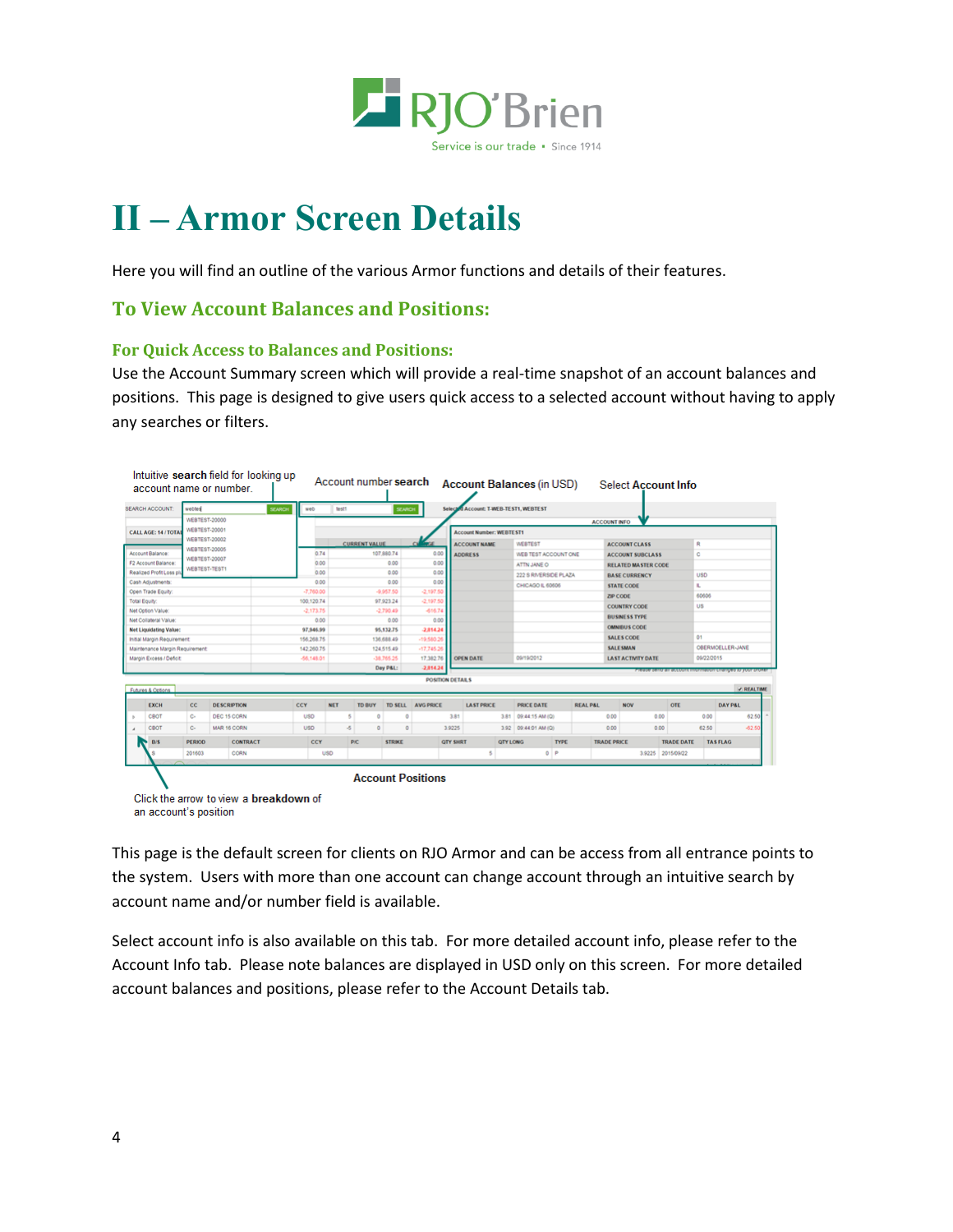

#### **For Detailed Balances and Positions:**

Use the Account Details Page to view accounts level details including balance, position, margins, deficit, top day activity and general account information. Users with multiple accounts will have a split view, the summary view on top and detail by account on the bottom.

**NOTE** – Single account users will see the Account Detail tabs for their account.

This screen provides views for both master and sub accounts. Details are segmented into tabbed sections including balance, position, margin and more. The Risk Analyzer tool provides a span portfolio tool where you can add or change account portfolio to test how changes will impact margin risk. This page allows you to view selected accounts details without leaving the screen. You can expand/collapse to expand report view on screen by clicking on report title bar.

| Note - Refresh report by clicking the circular arrow on the bottom right of the report grid. |  |  |  |
|----------------------------------------------------------------------------------------------|--|--|--|
|                                                                                              |  |  |  |
|                                                                                              |  |  |  |
|                                                                                              |  |  |  |

| <b>Account Details for T-WEB-20000, WEBTEST</b>                                                     |        |                         |  |                |                             |                            |                 |  |                             |            |                 |  |               |             |              |             |                  |            |                   |                     |                        |              |                       |
|-----------------------------------------------------------------------------------------------------|--------|-------------------------|--|----------------|-----------------------------|----------------------------|-----------------|--|-----------------------------|------------|-----------------|--|---------------|-------------|--------------|-------------|------------------|------------|-------------------|---------------------|------------------------|--------------|-----------------------|
| <b>Balance Details</b>                                                                              |        | <b>Position Details</b> |  |                | <b>Deficit Details</b>      | <b>Margin Requirements</b> |                 |  | <b>Top Day Transactions</b> |            | Account Info    |  | Risk Analyzer |             |              |             |                  |            |                   |                     |                        |              |                       |
| <b><i>V</i></b> REALTIME<br>Futures & Options                                                       |        |                         |  |                |                             |                            |                 |  |                             |            |                 |  |               |             |              |             |                  |            |                   |                     |                        |              |                       |
| <b>SAVE CONFIGURATION</b>                                                                           |        |                         |  |                | <b>DELETE CONFIGURATION</b> |                            |                 |  |                             |            |                 |  |               |             |              |             |                  |            |                   |                     | <b>INCLUDE DETAILS</b> |              | Export F&O Position v |
| <b>ACCT</b>                                                                                         |        | <b>EXCH</b>             |  | <b>CC</b>      | <b>CONTRACT</b>             |                            | <b>D PERIOD</b> |  | <b>EXP DATE</b>             | <b>P/C</b> | STRIKE $\wedge$ |  | <b>NET</b>    | <b>TNET</b> | <b>BUY</b>   | <b>SELL</b> | <b>AVG PRICE</b> | CCY        | <b>PRICE DATE</b> | <b>REAL P&amp;L</b> | <b>NOV</b>             | <b>OTE</b>   | DAY P&L               |
| <b>TWEB20000</b><br>b.                                                                              |        | <b>CBOT</b>             |  | $C-$           | CORN                        |                            | Dec 2015        |  | 2015/12/14                  |            |                 |  |               |             | $\Omega$     |             | 3.81             | <b>USD</b> | 10:34:13 AM (Q)   | 0.00                | 0.00                   | 125.00       | 187.50                |
| <b>TWEB20000</b><br>b.                                                                              |        | CBOT                    |  | C <sub>1</sub> | CORN                        |                            | Mar 2016        |  | 2016/03/14                  |            |                 |  | $-5$          |             | $\Omega$     | $\Omega$    | 3.9225           | <b>USD</b> | 10:33:59 AM (Q)   | 0.00                | 0.00                   | $-125.00$    | $-250.00$             |
| <b>TWEB20000</b><br>ь.                                                                              |        | CBOT                    |  | $S-$           | SOYBEANS                    |                            | Nov 2015        |  | 2015/11/13                  |            |                 |  | $-10$         |             | $\mathbf{0}$ |             | 8.635            | <b>USD</b> | 10:34:13 AM (Q)   | 0.00                | 0.00                   | $-19,750.00$ | $-7,750.00$           |
| TWEB20000<br>Ъ.                                                                                     |        | CBOT                    |  | $W-$           | <b>WHEAT</b>                |                            | Dec 2015        |  | 2015/12/14                  |            |                 |  | 20            |             | $\Omega$     | $\Omega$    | 4.9525           | <b>USD</b> | 10:34:07 AM (Q)   | 0.00                | 0.00                   | 19,750.00    | 8,250.00              |
|                                                                                                     | Total: |                         |  |                |                             |                            |                 |  |                             |            |                 |  | 40            | $\Omega$    | $\Omega$     |             |                  |            |                   | 0.00                | 0.00                   | 0.00         | 437.50                |
| 1 - 4 of 4 items<br>$\left  \left  \left  \right  \right  \right $ $\left  \right $<br>$\circ$<br>K |        |                         |  |                |                             |                            |                 |  |                             |            |                 |  |               |             |              |             |                  |            |                   |                     |                        |              |                       |

### *Balance Details*

Balances screen provides a view of account totals at three levels: summary in USD, summary in USD segregated class, and detail in currency by segregated class. The view displays the beginning of day value to the real-time current value calculate the change.

**NOTE**: For illiquid markets, the last trade price used may not be representative of current market levels.

### *Position Details*

Here users will be able to view details based on the types of positions held in the selected account in separate tabs: Futures& Options, FX, Collateral, and Other. Futures & Options positions can be expanded to see the trade detail making up net position.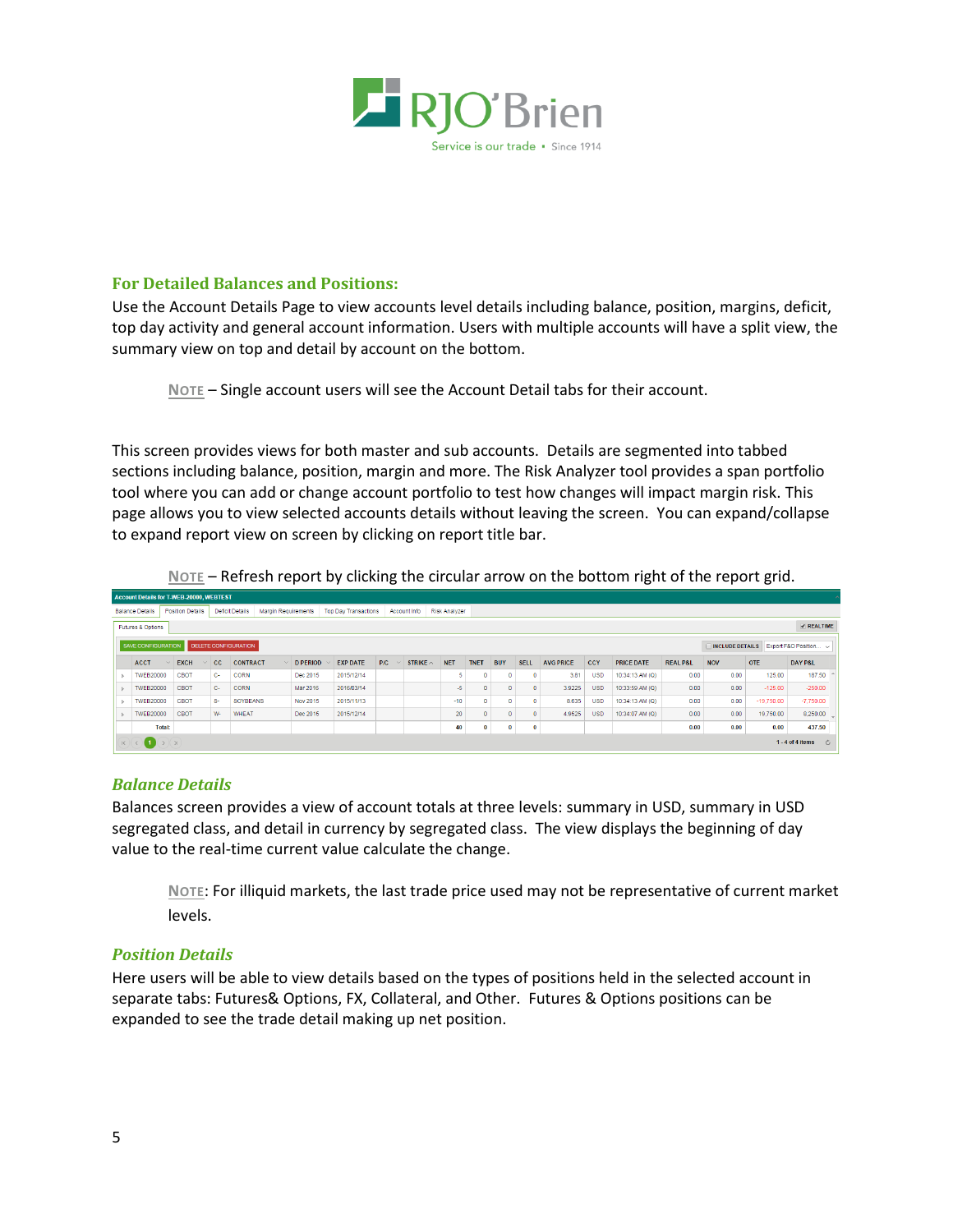

|                  | <b>Balance Details</b>                                                                                      | <b>Position Details</b>  |              | <b>Deficit Details</b><br><b>Margin Requirements</b> |                 | <b>Top Day Transactions</b> |             | Account Info          | <b>Risk Analyzer</b> |                  |            |                         |                             |              |                            |                     |                           |                         |             |
|------------------|-------------------------------------------------------------------------------------------------------------|--------------------------|--------------|------------------------------------------------------|-----------------|-----------------------------|-------------|-----------------------|----------------------|------------------|------------|-------------------------|-----------------------------|--------------|----------------------------|---------------------|---------------------------|-------------------------|-------------|
|                  | <b>REALTIME</b><br><b>AGGREGATE TO MASTER</b><br>Futures & Options                                          |                          |              |                                                      |                 |                             |             |                       |                      |                  |            |                         |                             |              |                            |                     |                           |                         |             |
|                  | <b>SAVE CONFIGURATION</b><br><b>DELETE CONFIGURATION</b><br>Export F&O Position v<br><b>INCLUDE DETAILS</b> |                          |              |                                                      |                 |                             |             |                       |                      |                  |            |                         |                             |              |                            |                     |                           |                         |             |
|                  | <b>ACCT</b>                                                                                                 | <b>EXCH</b>              | cc           | <b>CONTRACT</b>                                      | <b>D PERIOD</b> | <b>EXP DATE</b>             | P/C         | STRIKE $\wedge$       | <b>NET</b>           | <b>TNET</b>      | <b>BUY</b> | <b>SELL</b>             | <b>AVG PRICE</b>            | CCY          | <b>PRICE DATE</b>          | <b>REAL P&amp;L</b> | <b>NOV</b>                | <b>OTE</b>              | DAY P&L     |
| $\triangleright$ | <b>TWEB20000</b>                                                                                            | CBOT                     | $\mathbf{C}$ | <b>CORN</b>                                          | Dec 2015        | 2015/12/14                  |             |                       |                      |                  | n          | 0                       | 3.81                        | <b>USD</b>   | 10:35:13 AM (Q)            | 0.00                | 0.00                      | 125.00                  | 187.50      |
|                  | <b>TWEB20000</b>                                                                                            | <b>CBOT</b>              | $C-$         | <b>CORN</b>                                          | Mar 2016        | 2016/03/14                  |             |                       | $-5$                 |                  |            | $\mathbf{0}$            | 3.9225                      | <b>USD</b>   | 10:35:11 AM (Q)            | 0.00                | 0.00                      | $-62.50$                | $-187.50$   |
| b.               | <b>TWEB20000</b>                                                                                            | <b>CBOT</b>              | $S-$         | SOYBEANS                                             | Nov 2015        | 2015/11/13                  |             |                       | $-10$                |                  |            | $\Omega$                | 8.635                       | <b>USD</b>   | 10:35:14 AM (Q)            | 0.00                | 0.00                      | $-20,000.00$            | $-8,000.00$ |
| $\sqrt{4}$       | TWEB20000                                                                                                   | CBOT                     | W-           | <b>WHEAT</b>                                         | Dec 2015        | 2015/12/14                  |             |                       | 20                   | $\Omega$         |            | $\bullet$               | 4.9525                      | <b>USD</b>   | 10:36:13 AM (Q)            | 0.00                | 0.00                      | 19,500.00               | 8,000.00    |
|                  | B/S                                                                                                         | $\odot$<br><b>PERIOD</b> |              | CONTRACT                                             | $\odot$ CCY     |                             | $\odot$ P/C | $\circledcirc$ STRIKE |                      | $\odot$ QTY SHRT |            | $\circledcirc$ QTY LONG |                             | $\odot$ TYPE | $\circledcirc$ TRADE PRICE |                     | $\circledcirc$ TRADE DATE | $\circledcirc$ TAS FLAG | $\odot$     |
|                  | в                                                                                                           | 201512                   |              | <b>WHEAT</b>                                         |                 | <b>USD</b>                  |             |                       |                      |                  | $\Omega$   |                         | 20 <sub>1</sub><br><b>P</b> |              |                            | 4.9525              | 2015/09/22                |                         |             |
|                  | $1 - 1$ of 1 items<br>(1)<br>Ġ<br>$>$ $\mid$ $\mid$<br>$\overline{K}$<br>$\sim$                             |                          |              |                                                      |                 |                             |             |                       |                      |                  |            |                         |                             |              |                            |                     |                           |                         |             |
| $\sim$           | <b>TWEB20005</b>                                                                                            | CSCE                     | CY           | NEW COCOA                                            | Dec 2015        | 2015/12/15                  |             |                       |                      | $\bullet$        | $\Omega$   | $\bullet$               | 33.08                       | <b>USD</b>   | 10:35:01 AM (Q)            | 0.00                | 0.00                      | $-1.850.00$             | 490.00      |
|                  | <b>TWEB20002</b>                                                                                            | <b>IMM</b>               | C1           | CDN DOLLAR                                           | Dec 2015        | 2015/12/15                  |             |                       |                      | $\bullet$        |            | $\Omega$                | 75.34                       | <b>USD</b>   | 10:36:13 AM (Q)            | 0.00                | 0.00                      | 5,100.00                | $-180.00$   |
| b.               | <b>TWEB20002</b>                                                                                            | <b>IMM</b>               | EC.          | <b>IMM EURO FX</b>                                   | Dec 2015        | 2015/12/14                  |             |                       | $-10$                | $\Omega$         |            | n                       | 1.1137                      | <b>USD</b>   | 10:36:13 AM (Q)            | 0.00                | 0.00                      | $-31,375.00$            | 0.00        |

Master accounts can view aggregated position by sub account at the master level. This screen will default to a Real-time view which uses both execution and clearing data provide up to the minute positions details. Disabling this field will pull clearing only data. Positions can be exported to your local PC with or without trade detail.

### *Deficit Details*

Account deficit details is a static view of account margin call based on back office overnight processing, It includes aged calls and provides historical detail of aged calls by seg class.

### *Margin Requirement Details*

This screen breaks down margin requirements by Span combined commodity and displays the possible margin variables that may be taken into account in the resulting margin. Totals are included at the bottom of the report. This report is run at regular intervals based on activity and positions.

### *Top Day Transactions*

Displays all trade and cash transactions made in the account on the current trade date.

### *Account Info*

This screen displays general information about the account and broker

### **Show Combined Account Data:**

Via the right click context menu on any grid view, users can easily access an account's balances, position, deficit details, margin requirements, and account info without having to leave their the current Armor screen. This option will open a separate browser window and will display both master and sub account details if a related account.

**NOTE**: This feature is only available for users with access to multiple accounts.

## <span id="page-6-0"></span>**To Monitor Accounts Risk:**

Use the Risk Summary Page to monitor accounts' risk intra-day and displays account values in USD. This screen provides single line view of the accounts total cash, risk margin, and the change in accounts value based on current day activity. This dynamic page will refresh automatically to provide a summary of account cash value and margin requirements. The screen updates account portfolios and uses current prices and intraday span to calculate risk and mark to market profit loss. Scheduled jobs update account balance information every two minutes and risk information is updated when account's position change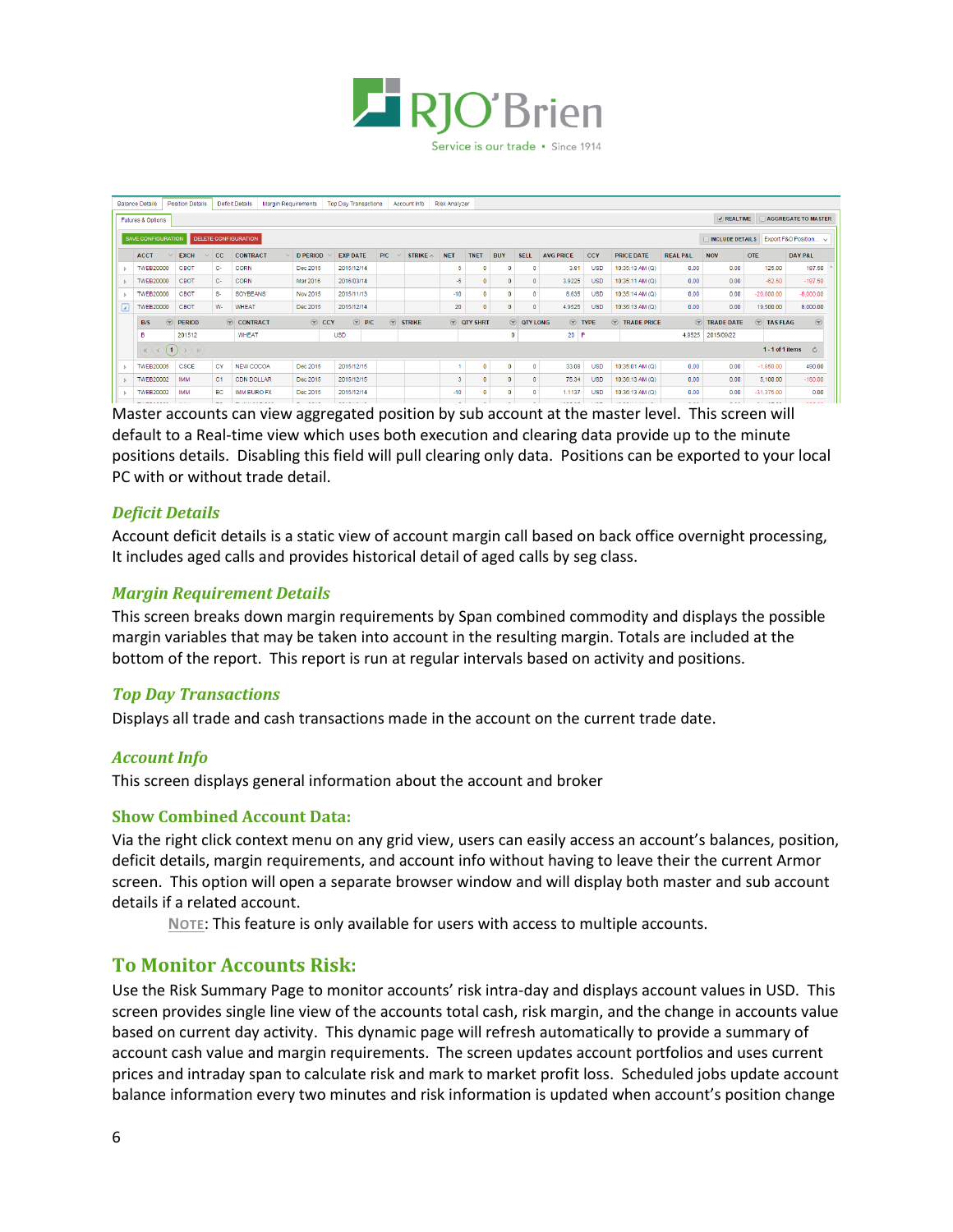

and at scheduled intervals throughout the day. The span risk calculation process includes updating portfolios to reflect current net position. End users will need to click the refresh icon in the lower right hand corner to update the Risk Summary page.

**NOTE** – Risk Summary only shows margin master accounts with activity (Cash, Trade, and Position). Screen will also allow users to configure their on profile preferences for viewing the information (see section IV for customization and filter features).

|          |              |             | Risk Summary   Account Details   Transactions   Risk Analyzer   Account Info   Deliveries |                   |                   |                    |    |                                  |   |          |           | <b>Help</b> |
|----------|--------------|-------------|-------------------------------------------------------------------------------------------|-------------------|-------------------|--------------------|----|----------------------------------|---|----------|-----------|-------------|
|          | SAVE PROFILE |             |                                                                                           |                   |                   |                    |    |                                  |   |          |           | Export      |
| $0 \vee$ |              | <b>ACCT</b> | $\vee$ ACCT NAME                                                                          | <b>NLV</b><br>AV. | <b>BOD</b> $\vee$ | $MTM$ $\vee$ % P&L |    | $\vee$ CAS $\vee$ RMR $\vee$ TOT |   | $\vee$ C | $\Box$ DE | Export      |
| <b>W</b> | 01           | 12345       | TEST SEP 21 2-UPDAT                                                                       | 91.323            | 88,976            | 2,348              | 3% | 71,423                           | 0 |          |           |             |

This screen includes an account level context menu; right click in the desired account row to select from the available account specific detail views. These reports will open as separate windows allowing user to keep summary screen open while viewing specific account information.

## <span id="page-7-0"></span>**To Review Margin Calls:**

Use the account deficit details for a static view of account margin call based on back office overnight processing. It includes aged calls and provides historical detail of aged calls by seg class.

## <span id="page-7-1"></span>**To View Transaction History:**

Use the Transactions Page to review activity of your accounts trade and cash activity. Default view is top day with the ability to toggle to History. Filters allow you to select by account the total activity or by trade and cash transaction types.

## <span id="page-7-2"></span>**To Generate What-If Risk Analysis:**

Use the Risk Analyzer tool to test existing or new portfolios. Interface allows user to add, edit or delete positions and immediately see how changes could impact the accounts SPAN risk requirement.

You can access Risk Analyzer screen three ways:

- Right click to open account context menu
- Account Detail screen
- Top Menu Tab

Access Risk Analyzer via the right click context menu and account details screen will prepopulate the selected account's positions, while the Menu Tab will allow user to select any account or create a new account to analyze a what-if portfolios SPAN risk on the fly. You are able to edit and add the accounts positions within the screen to evaluate how changes impact SPAN risk.

**NOTE** – Risk Analyzer is specific to calculating portfolio risk for SPAN margined products.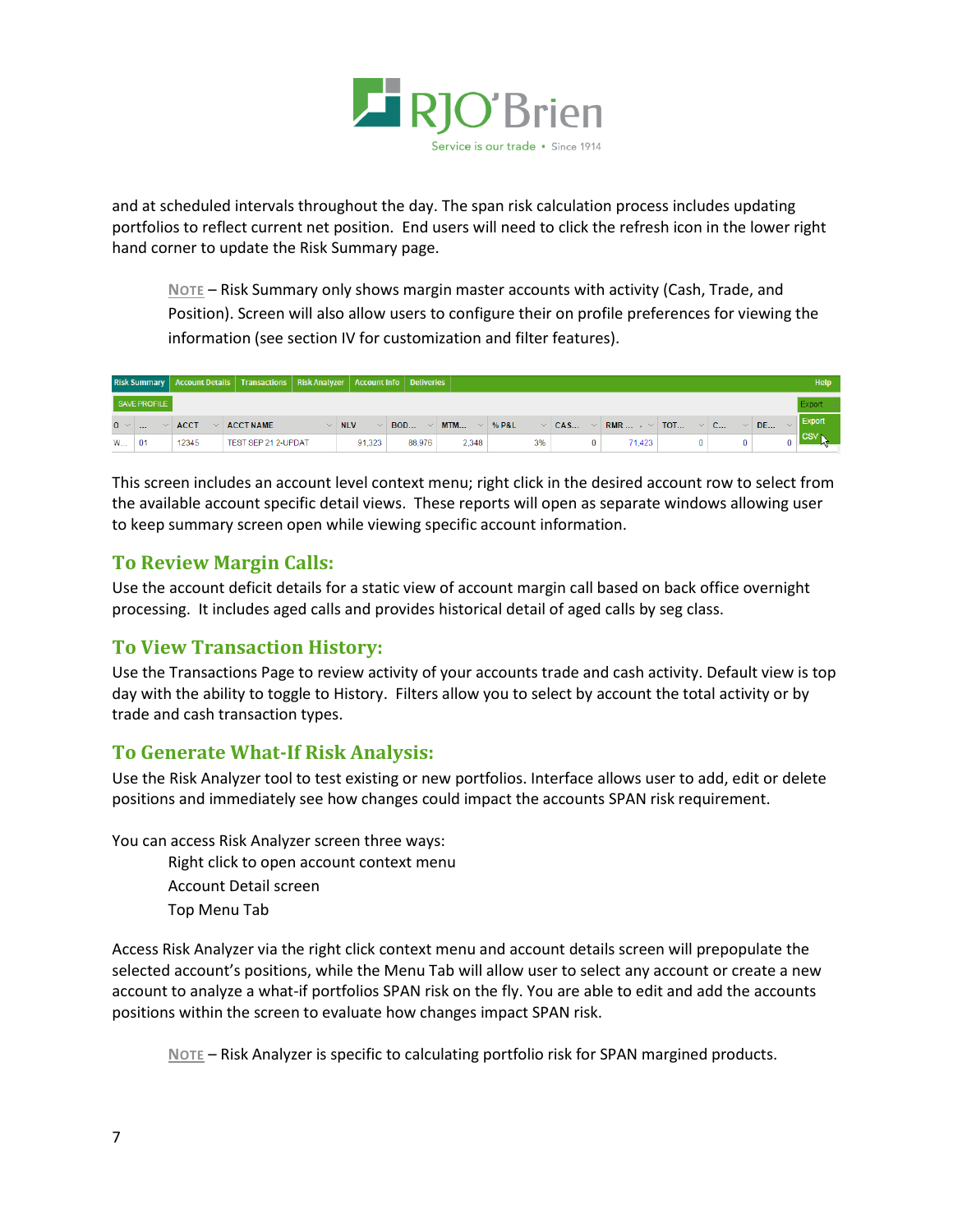

## <span id="page-8-0"></span>**View Sub-Account Details:**

Use the Account Detail page, "Left Click" the caret to the left of the master account and view the subaccounts. You can select sub-account and view the specific details (balance, position, etc…) for that individual account.

## <span id="page-8-1"></span>**View Account Detail on Separate Screen:**

You can "right click" on any account to bring up account context menu in any grid screen view including Risk Summary, Account Details, and Margin Deficit screens. This menu opens the account detail pages in a separate window including balances, positions, and margin information without leaving your current page.

## <span id="page-8-2"></span>**To View Positions near Delivery:**

<span id="page-8-3"></span>Use the Deliveries page to view the current positions by contract that are at or approaching First Notice day or Last Trading Day. This report shows open positions (excluded cash settled) by contract based on proximity to first notice day (FND) and last trading day (LTD). Long positions will be listed beginning five business days prior to first notice day, short positions will be listed beginning five business days prior to last trading day. Operations group should be contacted for any questions regarding a position on the report. Users can filter to limit results by account, exchange or market. Based on filters if a contract is listed there is the ability to expand the row and see a list of the positions by account.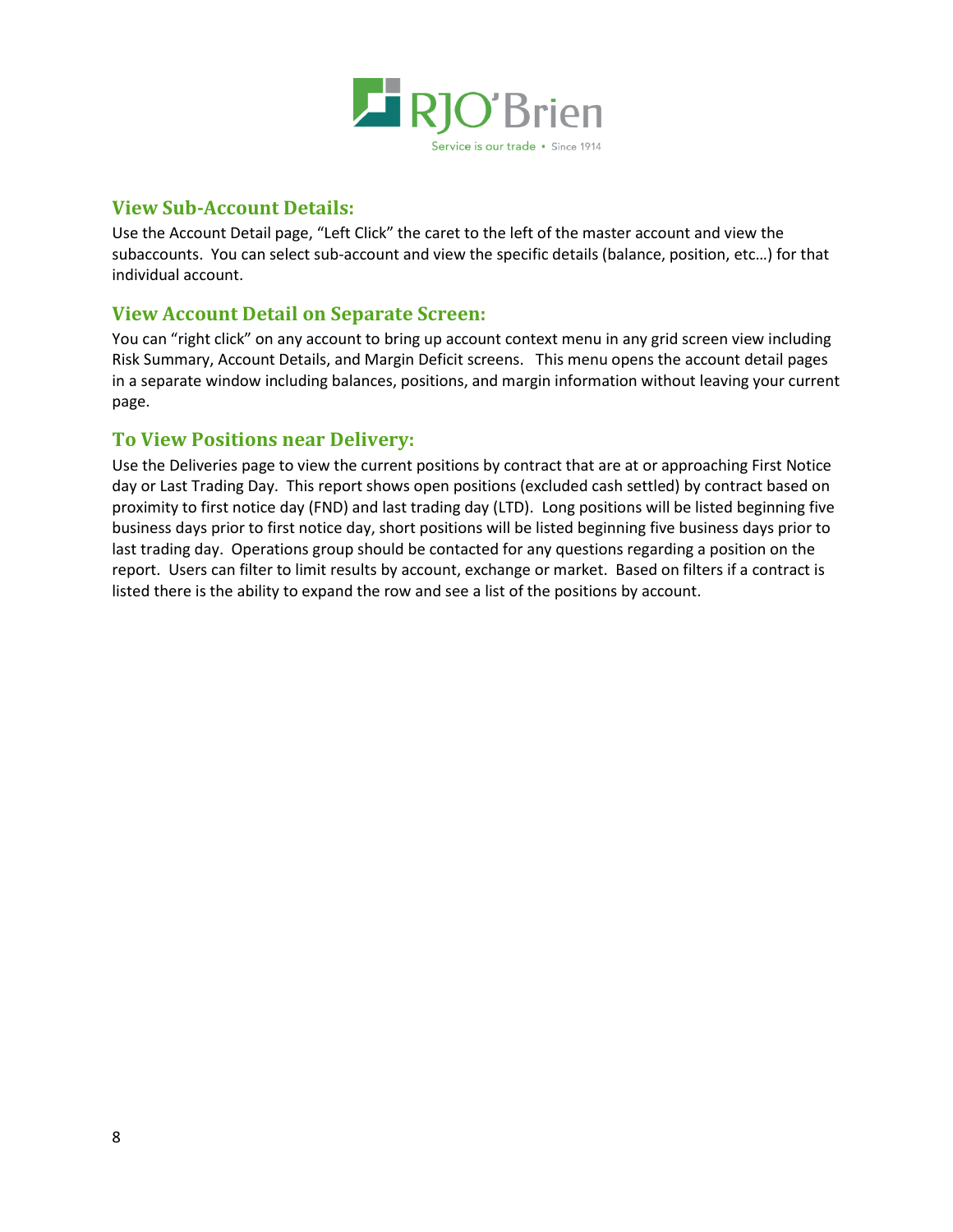

## **III – Margin Calculations**

The following outlines some of the most commonly used margin calculations:

| To find:                     | <b>Available Tab:</b>                                                                        | <b>Armor Codes</b>                                                          | <b>Calculations</b>                                                                                                      |
|------------------------------|----------------------------------------------------------------------------------------------|-----------------------------------------------------------------------------|--------------------------------------------------------------------------------------------------------------------------|
| <b>Liquidating Value</b>     | Risk Summary /<br><b>Account Details</b>                                                     | LV<br>(Liquidating Value<br><b>NLV</b><br>(Net Liquidating Value)           | Excludes the value of collateral held<br>in the account<br>Includes security on deposit                                  |
|                              |                                                                                              | <b>BOD NVL</b><br>(Beginning of Day<br>Liquidating Value)                   | Value as of the close of business<br>previous day which include margin<br>value of securities on deposit                 |
| <b>Intraday Margin Calls</b> | <b>Risk Summary</b>                                                                          | RMR E/D (Risk Margin<br>Requirement<br>Excess/Deficit)                      | Includes Option Value + Span(x<br>margin requirement)                                                                    |
| <b>Profit and Loss</b>       | Risk Summary /<br><b>Account Details</b>                                                     | MTM P&L<br>(Mark to Mark P&L)                                               | Change in accounts net liquidating<br>value from BOD NLV to current NLV<br>which includes realized and<br>unrealized P&L |
|                              |                                                                                              | % P&L<br>(Profit & Loss Percent)                                            | <b>Market Variation Percent = Percent</b><br>change in profit/loss from BOD NLV                                          |
|                              | Account Details /<br><b>Position Details</b>                                                 | <b>Realized P&amp;L</b>                                                     | Total P&L of offsetting trades plus a<br>premium paid and collected                                                      |
| <b>Margin Requirements</b>   | <b>Position Details</b><br>Risk Summary /<br>Account Details /<br><b>Margin Requirements</b> | Day P&L<br><b>MMR</b><br>(Current Maintenance<br><b>Margin Requirement)</b> | Top Day P&L<br>=Net Option Value + Maintenance<br><b>Margin Requirement</b>                                              |
|                              |                                                                                              | <b>IMR</b><br>(Current Initial Margin<br>Requirement)                       | =Net Option Value + Initial Margin<br>Value                                                                              |
|                              |                                                                                              | Margin E/D                                                                  | =Total Equity + IMR<br><b>Excludes Net Option Value</b>                                                                  |
|                              |                                                                                              | <b>RIR</b><br>(Current Risk Initial<br>Requirement)                         | <b>Excludes Net Option Value</b>                                                                                         |
|                              |                                                                                              | <b>RMR</b><br>(Current Risk<br>Maintenance<br>Requirement)                  | Provides a breakdown of margin<br>requirements by and accounts open<br>positions.                                        |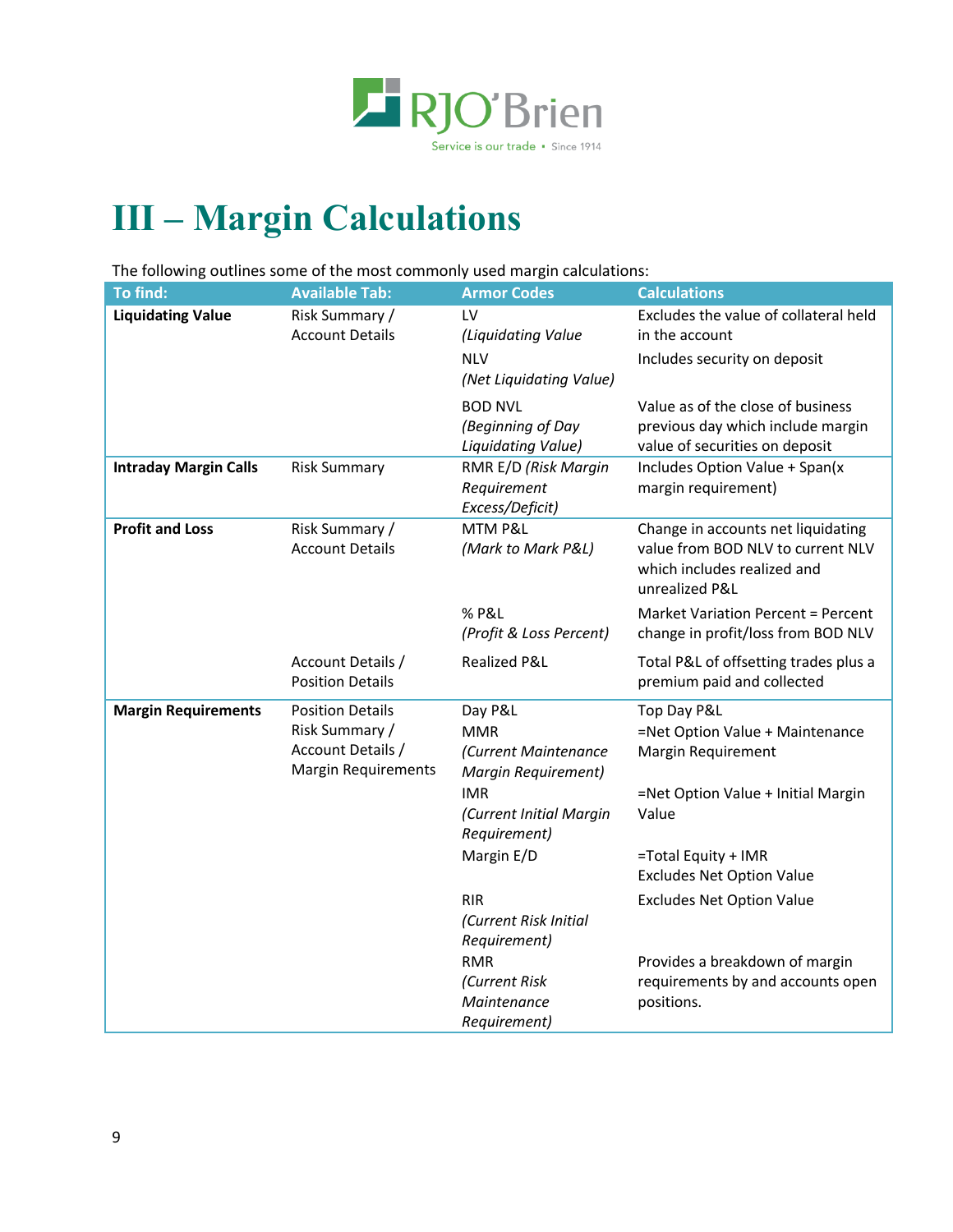

## <span id="page-10-0"></span>**IV - New to Armor:**

Along with heightened batch processing times, the new RJO Armor has numerous new features. The Armor interface is consistent across its varying reports and screens, providing intuitive user controls to filter, sort, and view information. Additionally Armor lets users change, customize, and save profile configurations to best suit their needs.

## <span id="page-10-1"></span>**Tips for Navigating and Configuring ARMOR Screens**

Armor screens allow users to customize each screen and control the data returned to tailor to each individual user's needs. Within the grid, users can use add more granular filters, sorts, and hide or view specific columns. These changes can be created on the fly or saved as personal profiles to be opened on demand. A saved profile will retain the top filter data as well as the report grid sort, order and filter options set from the grid column menu.



The below outlines these customization features:

## <span id="page-10-2"></span>**Customizing Data Filtering and Column Selection:**

Initial data is loaded with default columns, widths, and arrangement. Users can select/hide columns, set custom widths and rearrange them. Some of the filters are separated from the grid filter to improve the performance by reducing the amount of data returned to the client. User can manipulate any of these fields to filter data. Initial data is loaded with default columns, widths, and arrangement. Users can select/hide columns, set custom widths and rearrange them.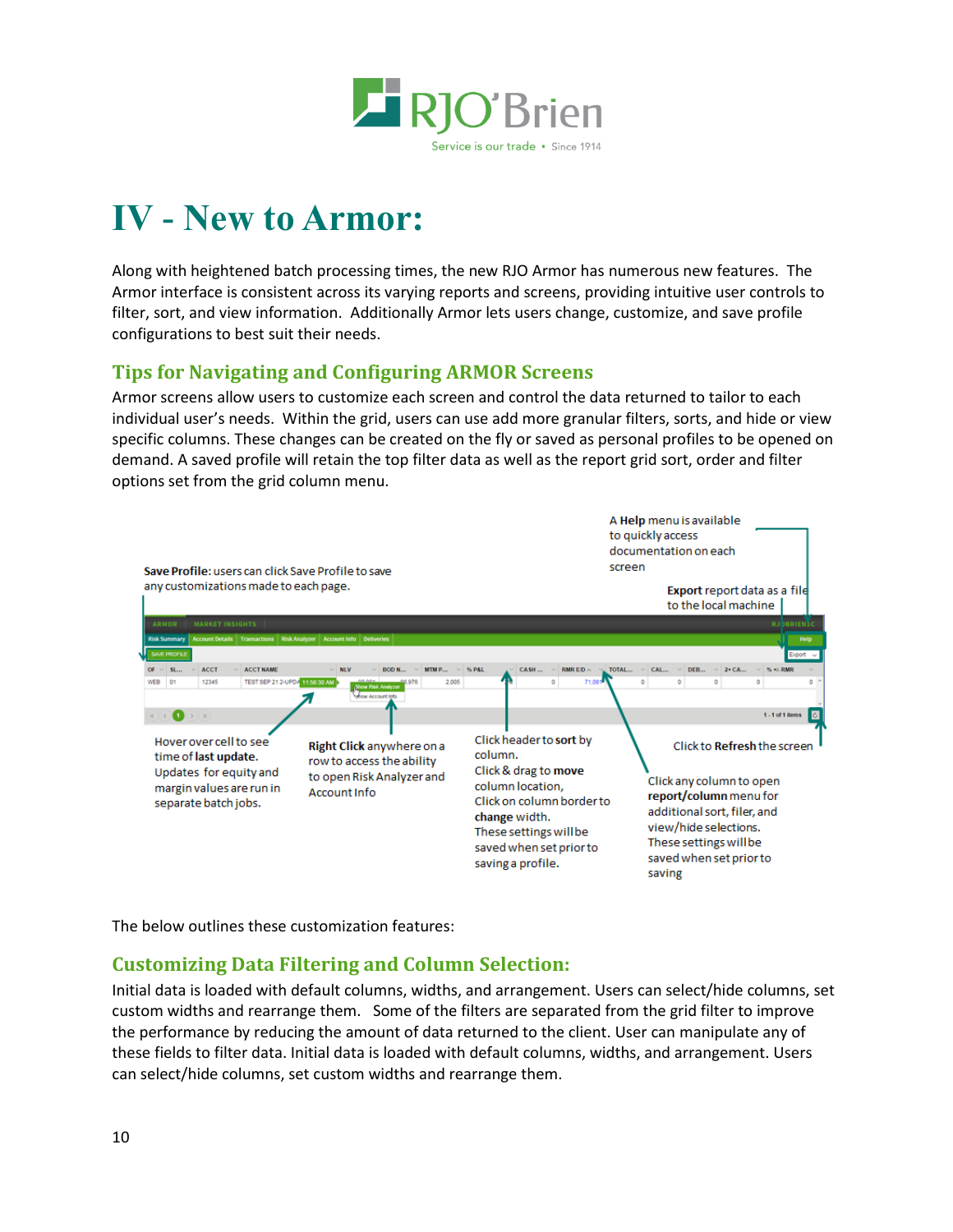

## <span id="page-11-0"></span>**Profile Management**

Once a user sets various filters and field customizations, these settings can be saved in various profiles. User profile includes data filters and column settings (including column selections, widths, and position). Client level users have the ability to save 1 profile per tab.

## <span id="page-11-1"></span>**Context Menu**

For any account row in a grid view such as the Risk Summary, users can right click on any field in that row to see a menu of functions that can be opened in a separate window.

Note - The risk summary only displays at margin master accounts level but the right click context menu will include all sub account details as well.

## <span id="page-11-2"></span>**Faster Cycle Times & Data Updates**

Armor is equipped with faster batch processing times for real-time positions, margin calculations, and account balances. The real time transaction service prepares positions as soon as activity happens. The risk margin service generates margin requirements in the background. All accounts with top day activity are margined real time - in less than 90 seconds of activity. Accounts with no activity, but with option positions are margined by batch process within configured interval of 15 minutes. Accounts with no activity and only future positions are margined at least once in every hour.

**NOTE** - hovering the mouse over a field will show that time it was calculated.

## <span id="page-11-3"></span>**Refresh**

Risk Summary has an option to set refresh data in the bottom right hand corner of each screen.

## <span id="page-11-4"></span>**Generating Custom Reports:**

<span id="page-11-5"></span>Once data is viewed and customized, users have the option of exporting or saving as CSV by selecting an option from export data dropdown.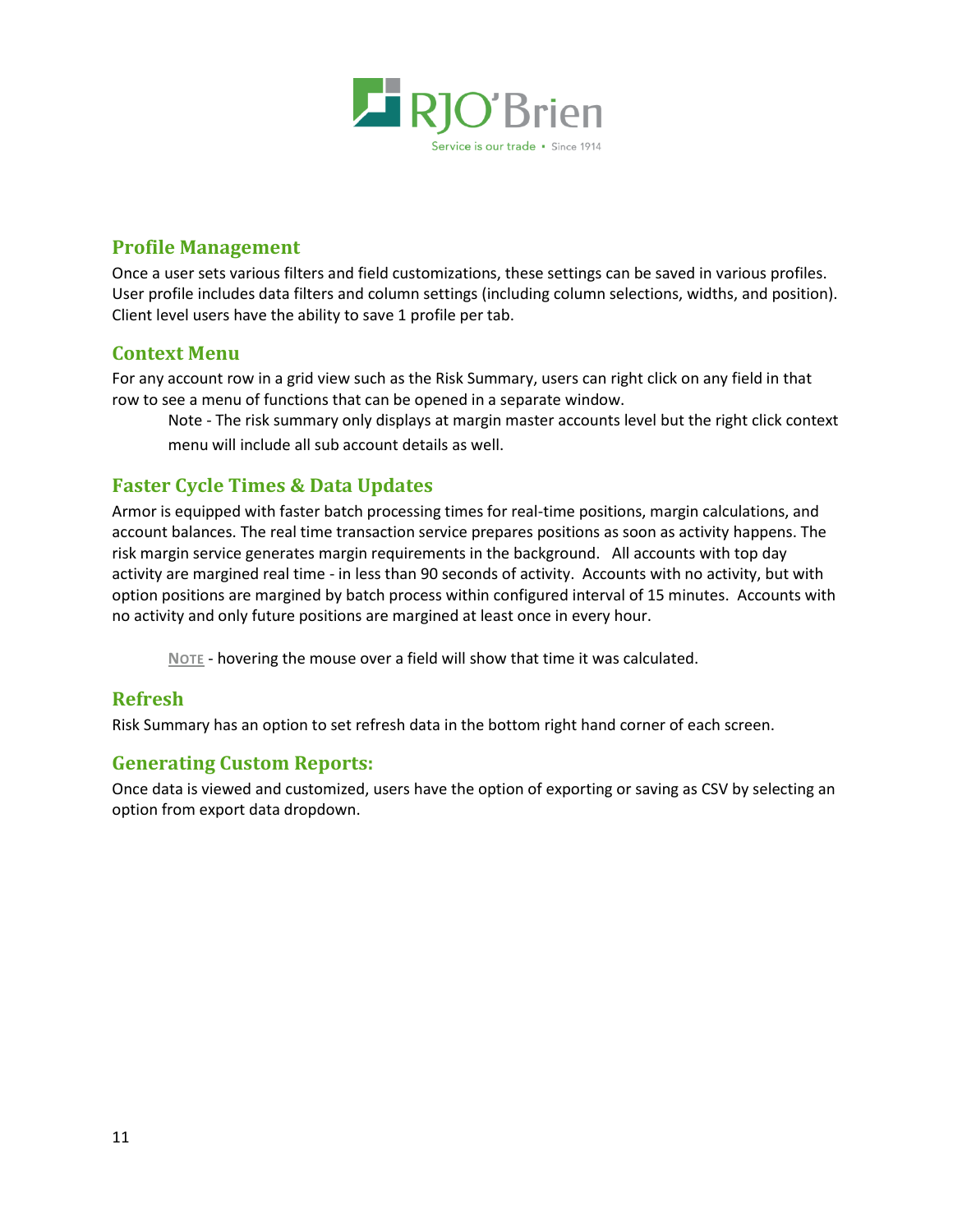

## **V – FAQ**

#### *How do I access Armor?*

Armor is available to all RJO IBs, brokers, and account holders through the RJO Client Portal. Once logged into the RJO Client Portal, Armor will be available in the upper left hand corner and in the view account information page. If you do not have RJO Portal access please click [HERE](https://portal.rjobrien.com/Account/Register) or proceed to [www.rjobrien.com](http://www.rjobrien.com/) and choose [Get Web Access](https://portal.rjobrien.com/Account/Register).

#### *Are my positions real-time?*

Yes, positions are automatically set to update in real-time by utilizing both execution and clearing data to provide almost instant position updates. However, you will have the option to disable real-time in the positions details screen to use clearing data only. Note users must manually refresh in the bottom right hand corner of the screen to update.

#### *Is there any downtime when Armor does not update?*

Yes, Armor does have a brief down period for next day processing while overnight markets are actively trading. Clearing also shuts down for end of day processing once overnight as well which will affect Armor updates. These nightly outage periods range from 30 to 90 minutes.

#### *Why am I unable to view an account in Risk Summary?*

The Risk Summary page will only display accounts at the master account level; please refer to the Account Details page to lookup sub accounts. In addition, the Risk Summary will only display accounts with activity or a negative balance. However, Risk Summary will not display accounts with a flat debit that has not activity traded.

#### *How can I determine what actions are necessary to get an account off margin call?*

Please refer to the Risk Analyzer page. Here you can create test scenarios to see how liquidating or adding positions would affect margin on the account including any spread and inter-commodity margin credits.

#### *Why is the Deliveries page not displaying an open position?*

The deliveries page will only display deliverable contracts; cash settled markets are not displayed. In addition, long positions are displayed 5 business days prior to first notice day. Both long and short positions are displayed 5 business days prior to last trade date.

#### *How do I view positions for my sub accounts?*

All subaccounts are available in the account details screen. Here you can use any of the filter options to search for a specific account. If the account is associated with the master, you will have to use the drop down icon to the right of the master account to filter down to the sub account. Position details are then available in the lower half of the screen. If you choose the master account on this page, you will see a breakdown of positions by sub account. You will also have the option to aggregate to master available in the upper right hand corner of this screen. If the master account appears in Risk Analyzer, you can open the positions page via the right click context menu to positions at the master level, aggregate to master, or choose subaccounts through the account selection along the top of the window.